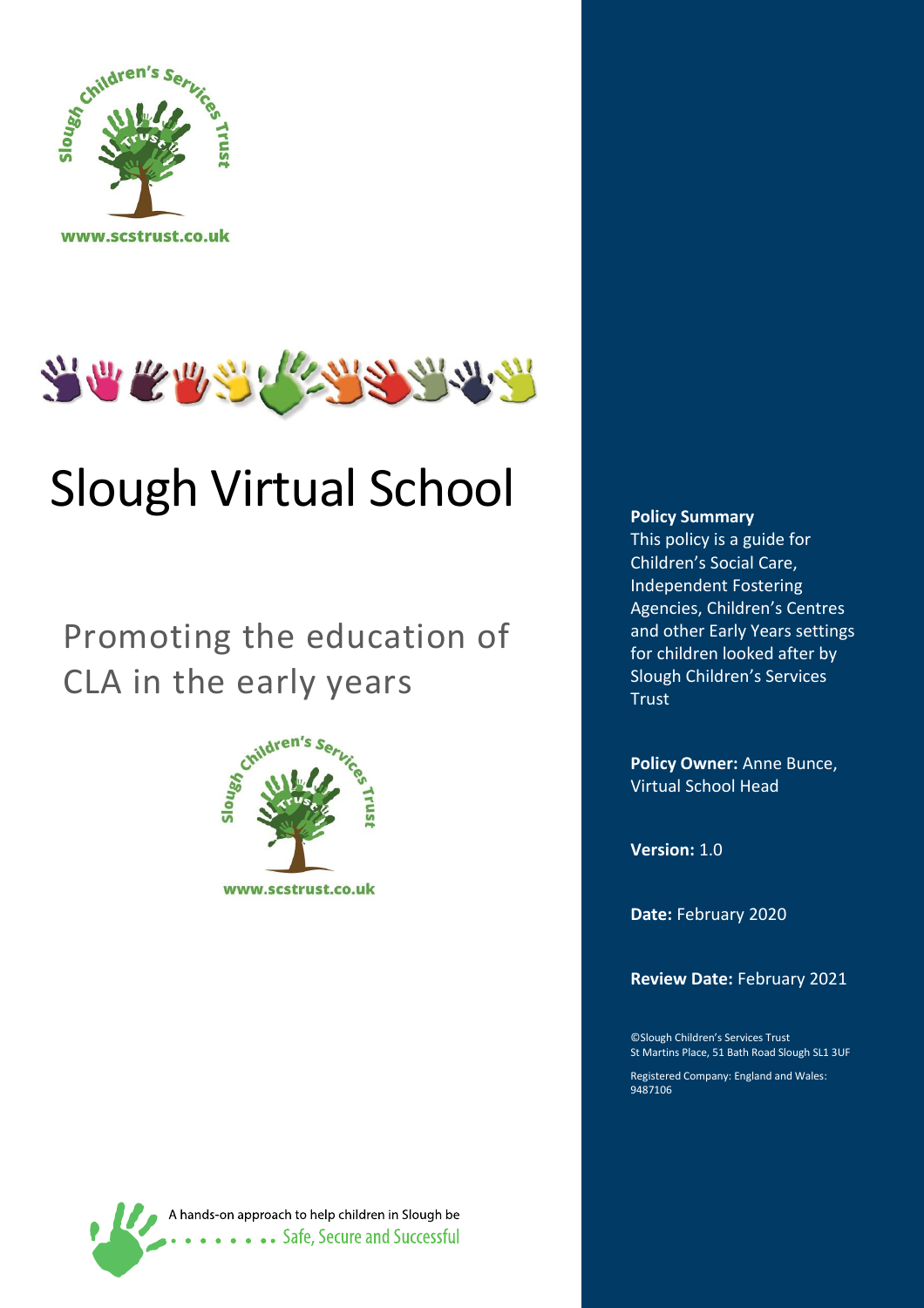# Contents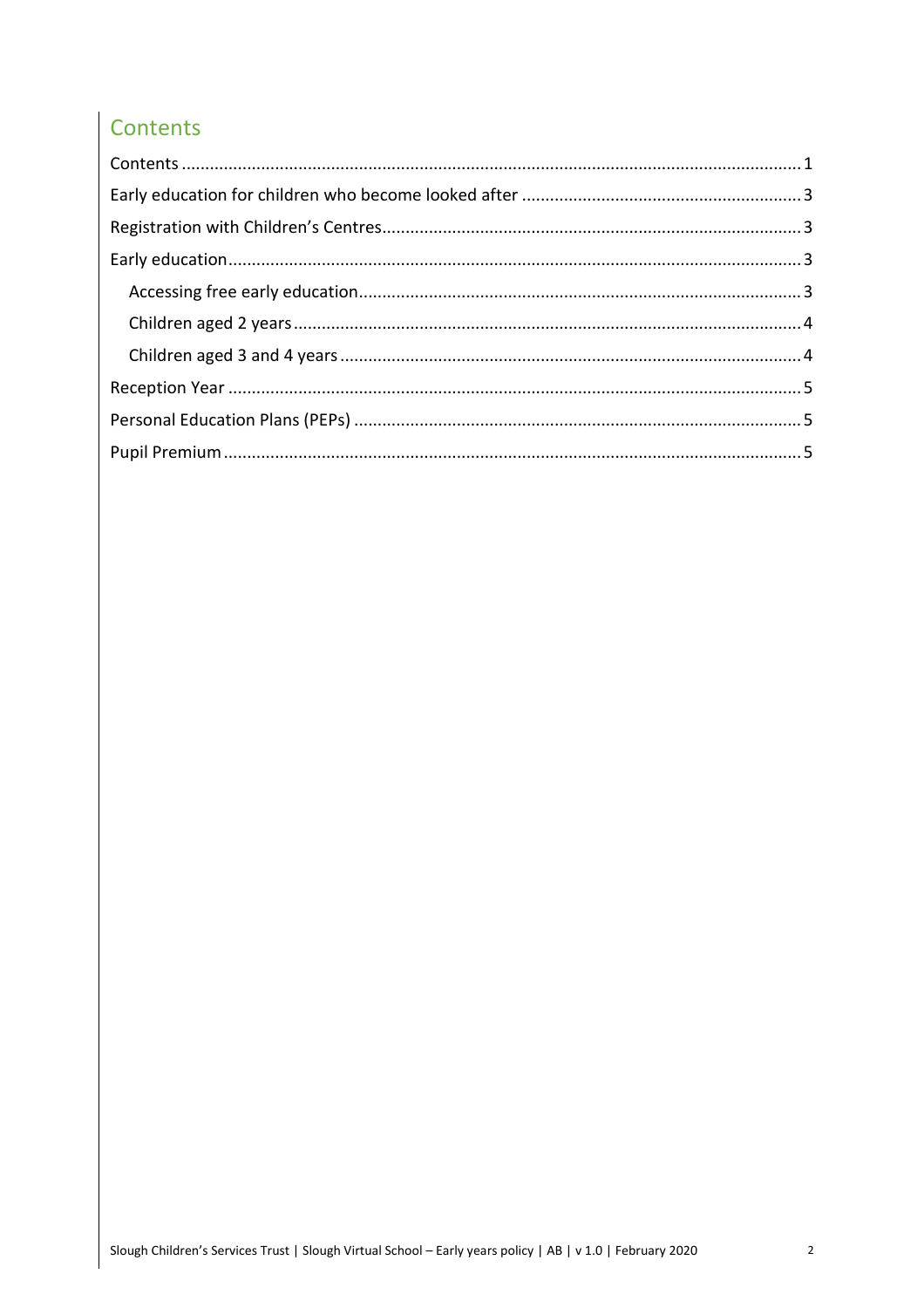# <span id="page-2-0"></span>Early education for children who become looked after

The positive impact of education in the early years of a child's life on their long term educational achievement and life outcomes is now widely recognised and supported by a growing body of research, both in the UK and in other countries.

The importance of early education is recognised by government, and all children in England aged 3 and 4 years have an entitlement to free early education. For more vulnerable children, including those who are looked after, this entitlement is extended to those aged 2 years. Children aged 3 and 4 years who are looked after and participate in early education also attract Early Years Pupil Premium to support their educational achievement.

This practice guidance sets out the educational expectations for all children in the early years who are looked after by Slough Children's Services Trust.

# <span id="page-2-1"></span>Registration with Children's Centres

It is best practice for all children aged 0-5 years who become looked after by Slough Children's Services Trust to be registered with their local Children's Centre.

If the child is registered at a Children's Centre it is the responsibility of the social workers to record the name, address and contact details of the Children's Centre on ePEP, our electronic system for recording Personal Education Plans (PEPs). Social Workers and Supervising Social Workers should encourage Foster Carers to visit the Children's Centre if the child is registered to engage in services that will support them and the child. Please contact the Virtual School for any help or advice.

Details of Children's Centres in Slough can be found on the Slough Services Guide (https://www.sloughfamilyservices.org.uk) or by calling 01753 476589.

To identify the local Children's Centre for children who are placed in another local authority area, look on that local authority's website to find details of Children's Centre services and contacts for further information.

# <span id="page-2-2"></span>Early education

All children aged 2, 3 and 4 years who become looked after by Slough Children's Services Trust are eligible for **up to 15hrs per week** of free early education.

All children from the age of 3 months upwards will receive a personally chosen book from the Virtual School monthly.

For any other questions and queries please contact the Virtual School directly.

Children's Foster Carers and Social Workers are responsible for ensuring that children are registered for free early education and the Virtual School will provide support.

#### <span id="page-2-3"></span>Accessing free early education

Information about free early education in Slough for eligible 2 year olds, and an online application form, can be found by following the link below:

<https://www.sloughfamilyservices.org.uk/kb5/sloughcst/directory/advice.page?id=ighIb1zDi8E>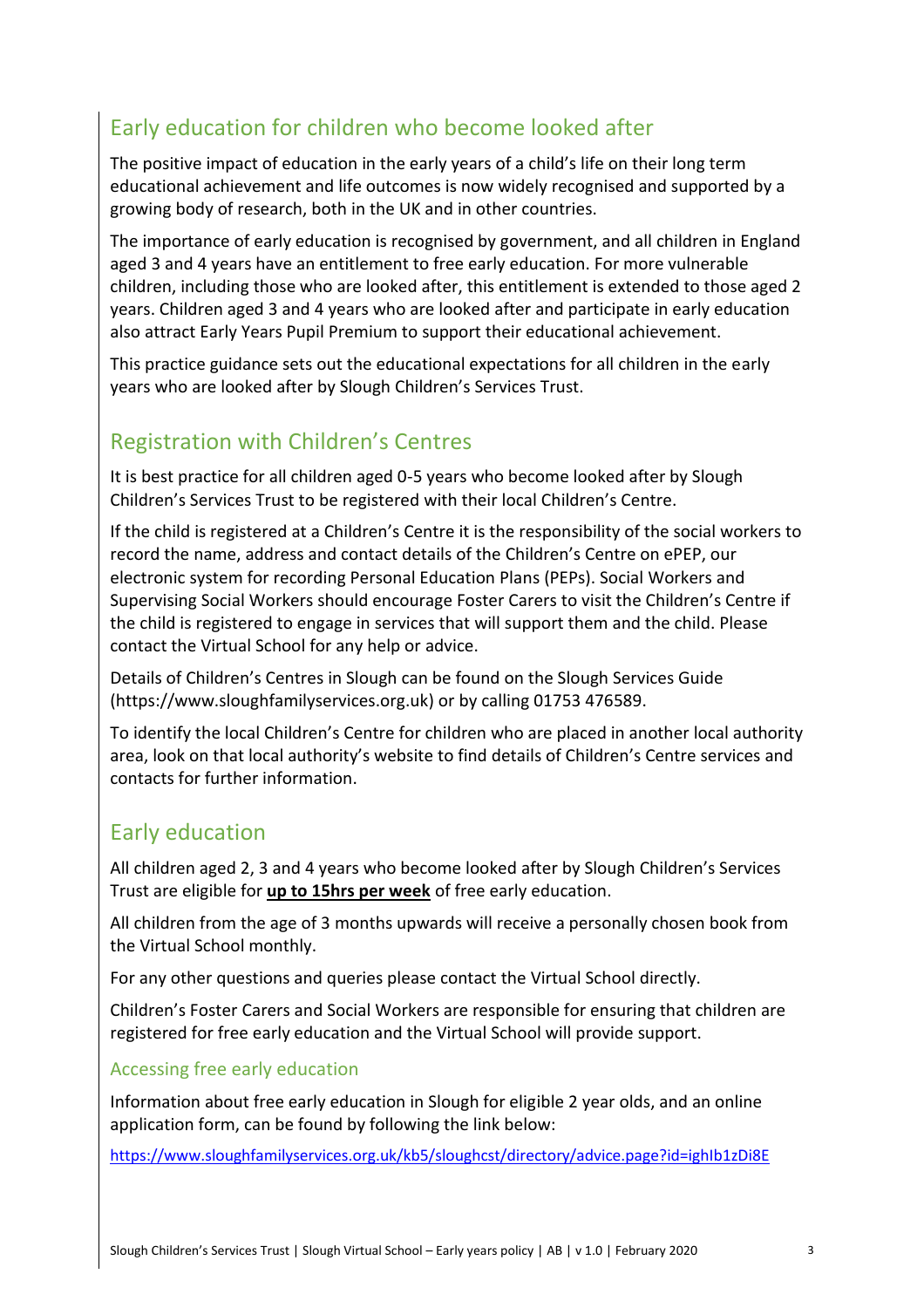Information about free early education in Slough for 3 and 4 year olds can be found by following the link below:

<https://www.sloughfamilyservices.org.uk/kb5/sloughcst/directory/advice.page?id=xHfB31nlvkQ>

Free early education is available at the following early years settings:

- nursery schools;
- nurseries on school sites:
- nursery classes in schools and academies;
- children's centres;
- day nurseries;
- some playgroups and pre-schools and
- childminders:

A list of approved places in Slough for Funded Early Learning can be found on the Slough Services Guide

#### <http://slough.gov.uk/schools-and-learning/find-childcare-providers.aspx>

For more information contact the Family Information Service by email FIS@slough.gov.uk or by calling 01753 476589.

Information about accessing free early education in other local authorities can be found via their websites. Slough Virtual School will provide support where no information can be found.

#### <span id="page-3-0"></span>Children aged 2 years

It is best practice for all 2 year old children looked after by Slough Children's Services Trust to be registered for free early education, but the child's Social Worker and VSH will decide if it is appropriate for the child to take-up the free early education entitlement in full or part. Where it is not appropriate for the child to take-up the full entitlement the child's Social Worker and VSH will agree the amount of free early education the child should take up. If the child does not take-up their full entitlement this decision should be reviewed at least every term as part of the PEP process, and communicated to the Independent Reviewing Officer by Virtual School.

No child should start a new provision without the approval of the Virtual School.

#### <span id="page-3-1"></span>Children aged 3 and 4 years

It is best practice for all 3 and 4 year old children looked after by Slough Children's Services Trust to take-up their full entitlement of early education, unless the child's social worker and VSH agree that there are specific reasons why this is not appropriate and the entitlement should be only partially used.

If the child does not take-up their full entitlement this decision should be reviewed at least every term as part of the PEP process, and communicated to the Independent Reviewing Officer by Virtual School.

No child should start a new provision without the approval of the Virtual School.